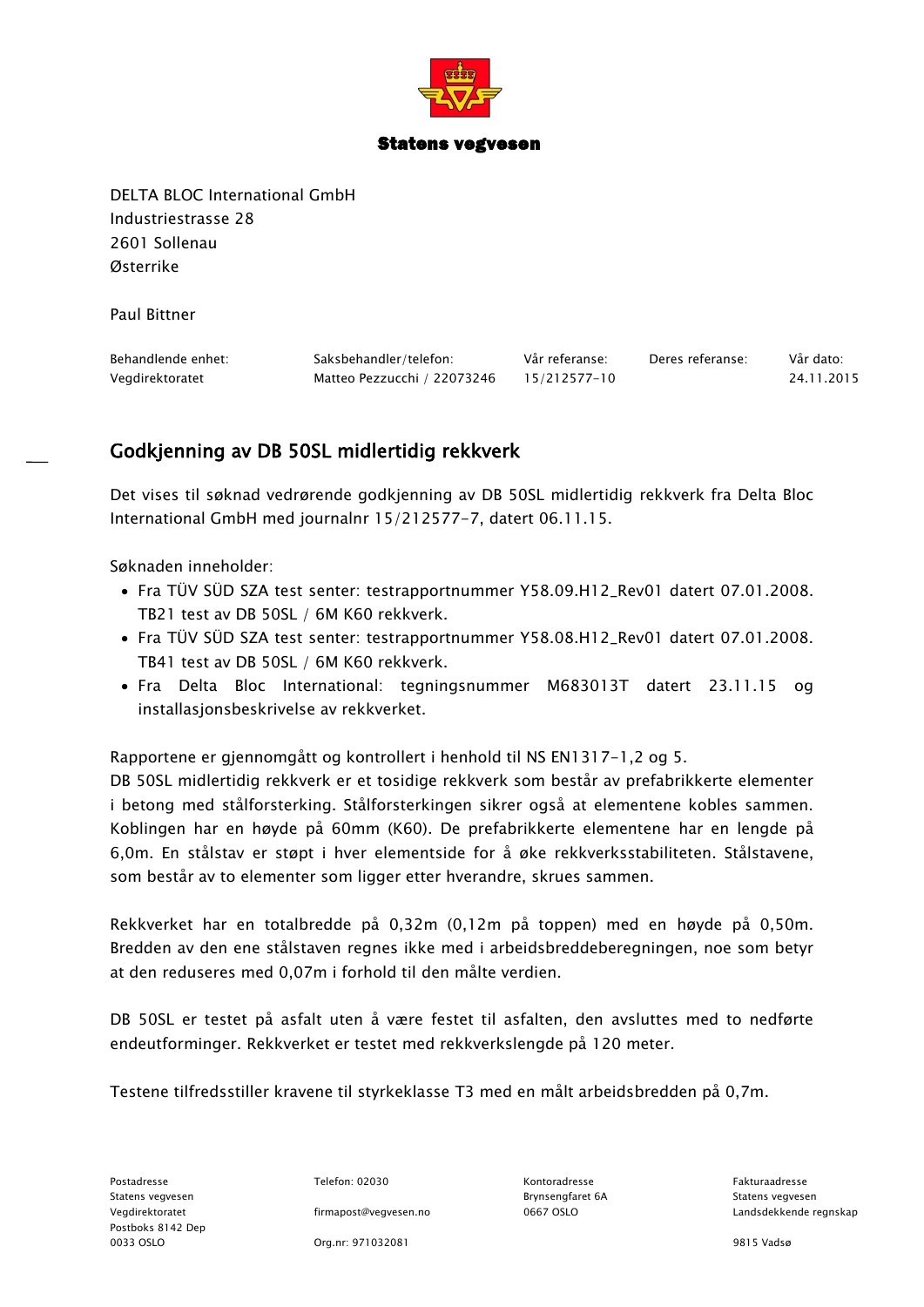DB 50SL midlertidig rekkverk godkjennes til følgende bruk:

- Styrkeklasse T1 og skadeklasse A med arbeidsbredde W1 (W=0,5m), største dynamiske deformasjon D=0,3m.
- Styrkeklasse T3 og skadeklasse A med arbeidsbredde W2 (W=0,7m), største dynamiske deformasjon D=0,5m.

I henhold av 1317-2:2010 godkjennes DB 50SL i klasse T2 med arbeidsbredde W1.

DB 50SL skal monteres i henhold til produsent/leverandørens installasjonsbeskrivelse. Nedførte rekkverksender kan benyttes i henhold til N101 krav.

Godkjenningen gjelder for Norge og inntil videre bare for Statens vegvesen.

Kontor for kontroll og godkjenning av bruer Med hilsen

Inger M Steen Hegrenæs Kontorleder

Matteo Pezzucchi

Dokumentet er godkjent elektronisk og har derfor ingen håndskrevne signaturer.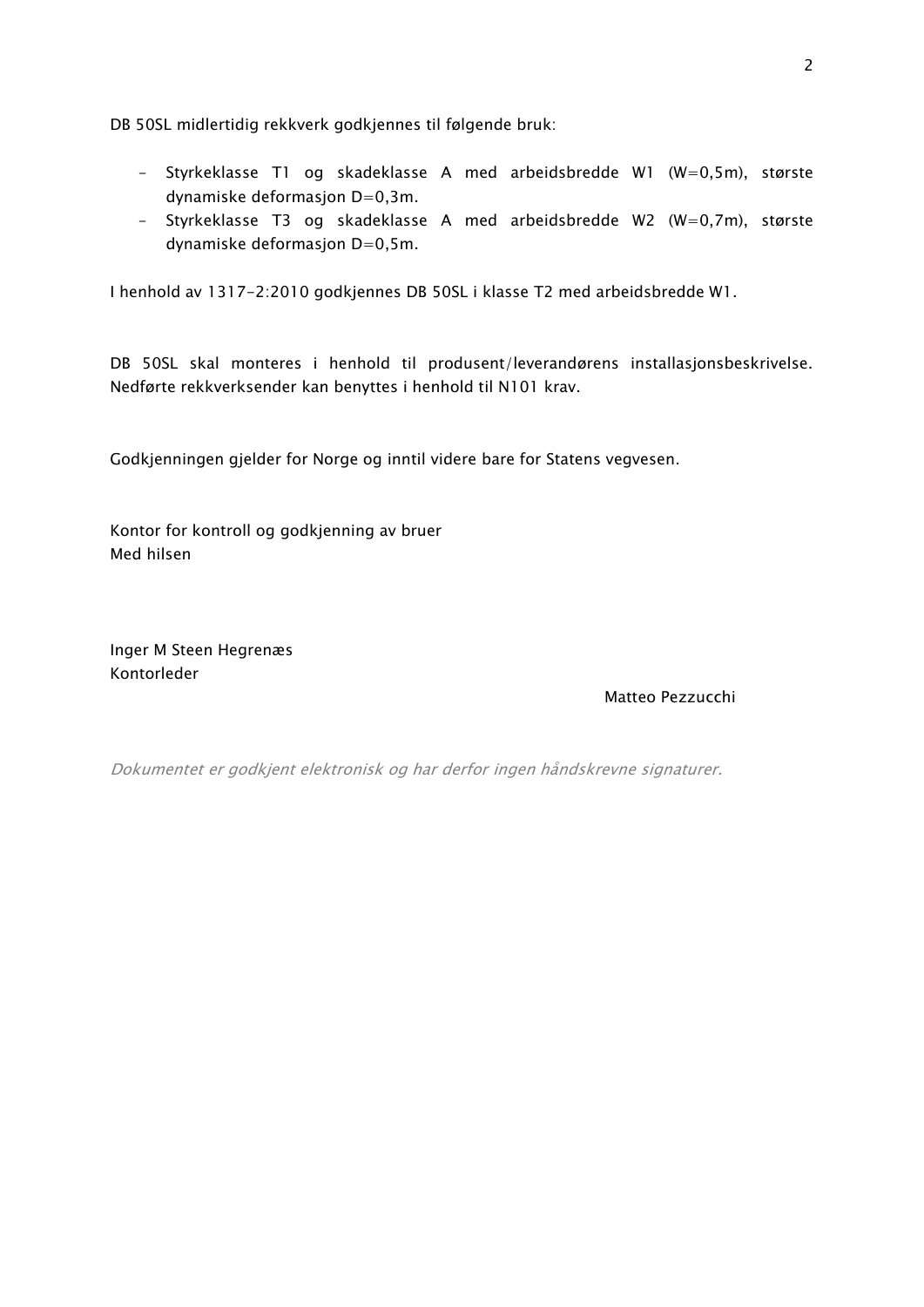

## Statens vegvesen Norwegian Public Roads Administration

DELTA BLOC International GmbH Industriestrasse 28 2601 Sollenau Østerrike

Paul Bittner

| Executive unit:             | Contact person/Telephone:   | Our reference: | Your reference: | Our date:  |
|-----------------------------|-----------------------------|----------------|-----------------|------------|
| Directorate of Public Roads | Matteo Pezzucchi / 22073246 | 15/212577-10   |                 | 24.11.2015 |

## Approval of DB 50SL safety barrier for temporary use

With reference to the application letter concerning the approval of DB 50SL safety barrier for temporary use by Delta Bloc International GmbH with reference number 15/212577-7 dated 06.11.15 and the following documents:

- From TÜV SÜD SZA test centre: test report number Y58.09.H12\_Rev01 dated 07.01.2008. TB21 test of DB 50SL / 6M K60 safety barrier.
- From TÜV SÜD SZA test centre: test report number Y58.08.H12\_Rev01 dated 07.01.2008. TB41 test of DB 50SL / 6M K60 safety barrier.
- From Delta Bloc International GmbH: drawing number M683013T dated 23.11.15 and product's installation manual.

Reports are reviewed and controlled according to NS EN1317-1, 2 and 5.

DB 50SL safety barrier for temporary use is a two-sided barrier consisting of reinforced concrete prefabricated elements. A coupling element welded to the barrier's reinforcement ensures the connection between the safety barrier's elements. The coupling element has a height of 60mm (K60). The prefabricated elements have a length of 6.0 m. A steel rail is casted at the base of each element's side to increase the barrier's stability. The rails of two consecutive elements are connected with a dedicated screw.

The safety barrier is 0.32 m large and 0.50 m high. The width of one of the two steel rail is not included in the working width calculation so that the given value is decreased of 0.07 m in respect of the measured value.

Tests are carried out with a system length of 120 meter ending with turned down terminals. DB 50SL is not anchored to the ground.

Postal address Telephone: +47 91 50 20 30 Office address Communications Address for invoices

Statens vegvesen Brynsengfaret 6A Statens vegvesen

firmapost@vegvesen.no 0667 OSLO Landsdekkende regnskap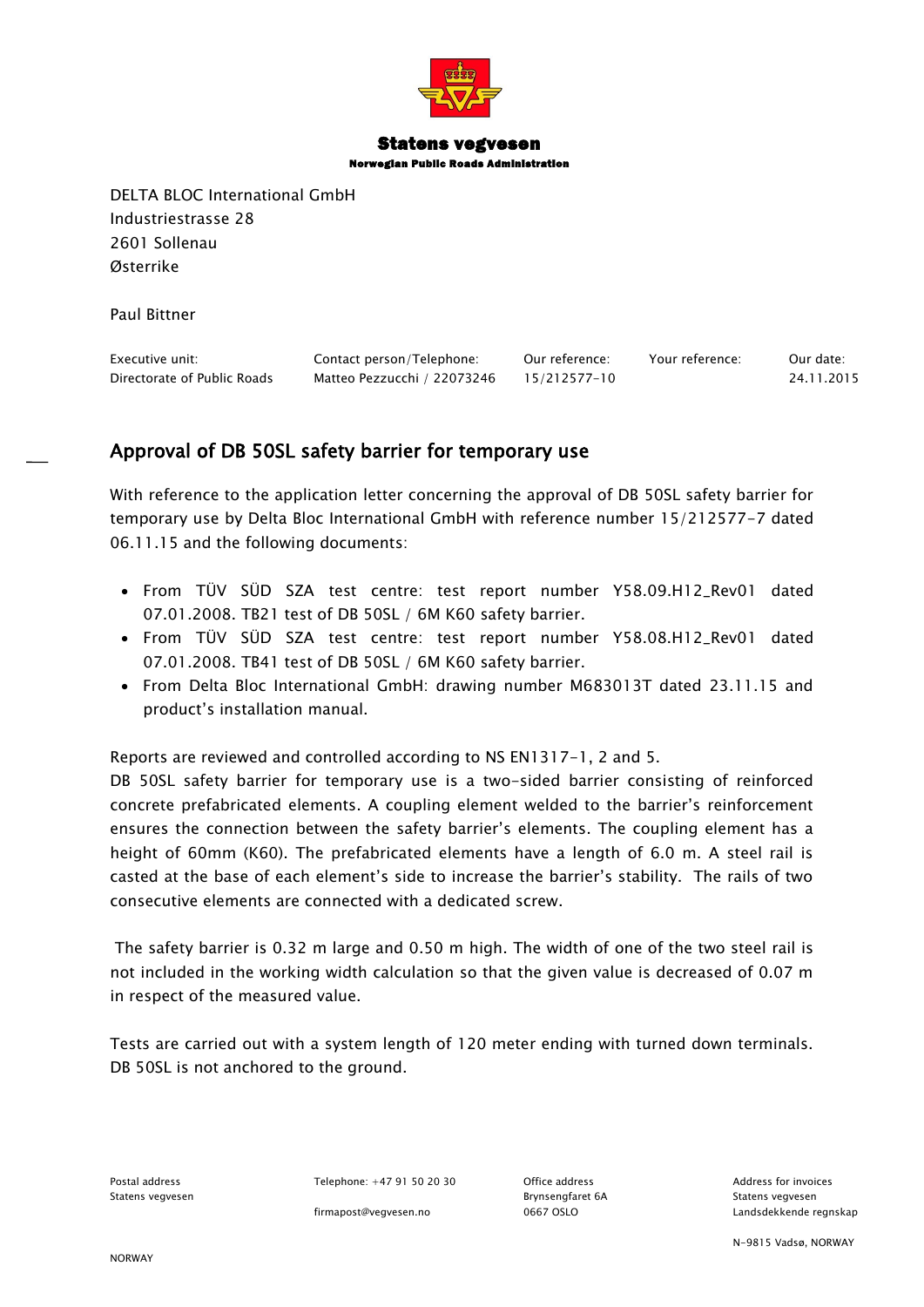The tests meet the requirements for containment level T3 with a measured working width of 0.7 m.

DB 50SL safety barrier for temporary use receives attestation of conformity for use as follows:

- Containment level T1 and impact severity level A with working width class W1 (W=0.5 m) and maximum dynamic deflection  $D=0.3$  m.
- Containment level T3 and impact severity level A with working width class W2 (W=0.7) m) and maximum dynamic deflection  $D=0.5$  m.

In accordance to NS EN 1317-2:2010, DB 50SL safety barrier receives attestation of conformity for use in containment level T2 with working width class W1

DB 50SL must be installed in accordance with the installation's instruction given from the producer. Safety barrier terminals must be selected according to the existing national specification.

The acceptance is limited to use within Norwegian Public Roads Administration.

In case of any discrepancy between the English and the Norwegian approval letter, the Norwegian version should be act as the original.

Office for Control and Approval of Bridges Regards

Inger S. Hegrenæs Head of Office

Matteo Pezzucchi

This document has been digitally archived and thus contains no handwritten signatures.